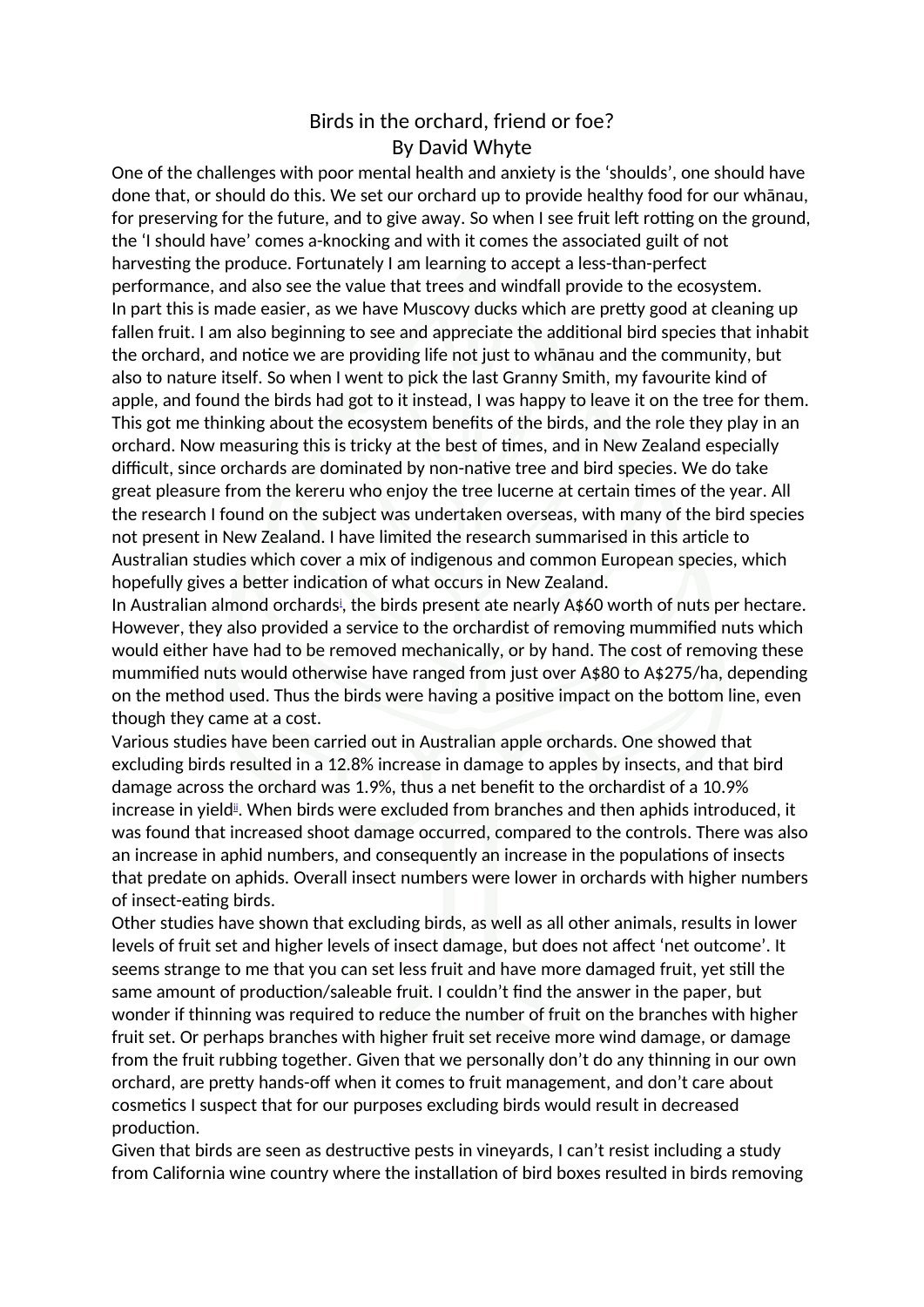2.4 times the number of beet armyworms (a caterpillar pest that chews through grape leaves, impacting the grapes' ability to produce sugars via photosynthesis) from areas with bird boxes present, and 3.6 times the number removed within 25 m of the bird boxes. The paper seemed to suggest these birds were migratory, so maybe during grape ripening and harvest they don't damage the fruit.

As our orchard has grown, I have noticed more bird droppings appearing - bird poo is basically recycled insects, grains and fruit, all made available in a highly potent form of nutrition for plants. The question I have is, having a small orchard (which I suspect birds move in and out of) are the nutrients migrating off site, or do I get a net gain? That question is unfortunately not one that seems to have been researched. One study focused on crows which foraged in the urban landscape and inhabited and roosted in forested land. The purpose of the study was to determine if the crows transported nutrients from the urban environment to the forest environment. It found that in the forests where the crows roosted, they added 2.31 kg/ha of phosphorus and 23.2 kg/ha of nitrogen, which is 2.7 and 0.66 times respectively the addition of nutrients into the forest ecosystem – i.e. for nitrogen, there are other sources of input including nitrogen fixing by trees, lichen etc., nitrogen in rain from lightning and air pollution, hence the addition of 23.2 kg/ha compares to 35.2kg/ha of nitrogen provided by these other sources. Only 0.86 kg/ha of phosphorus was provided from other sources, so the 2.31 kg/ha here is a significant source of this nutrient.

The efect of the nutrients was greatest where the crows roosted, in areas they inhabited during the daytime, the efect was two orders of magnitude lower. This tells me that birds going about their daily business don't add many nutrients to the ecosystem, but where they roost they add a significant amounts of phosphorus and possibly nitrogen. From observation, there are thrushes that occupy a high point in the orchard in my Japanese raisin tree, and a good supply of droppings accumulate underneath it. Maybe perching locations give a positive nutrient flow, as well as roosting locations.

Lastly, I wondered if there were good birds and bad birds to have in the orchard. I understand that some bird species have diets dominated by insects, and other birds have diets dominated by seeds, fruit or other food sources. Through my own research on the subject, I discovered that birds which always have insects in their diets (both native and introduced), and that those which feed on fruit, also feed on insects, especially at breeding time. I suspect this is due to the high protein content of insects compared to say fruit or seeds and that they are easily digested by chicks. For example, the eastern rosella would be viewed as a pest species due to their ability to strip buds, blossom and fruit, even though in the breeding season they will feed on insects, a benefcial feature. Because of cases like this, I found it was therefore impossible to draw a line and divide birds up into pest and non-pest species.

To summarize, litle research has been carried out investigating the role of birds in the orchard and whether they have an overall positive or negative impact. The work that has been done seems to indicate that birds are an overall net beneft to the orchard in regards to pest control and possible nutrient deposition. Let us remember this next time our favourite crop has been enjoyed by birds, much to our chagrin.

## **References**

<span id="page-1-0"></span>[i](#page-0-0) Luck GW (2013). The net return from animal activity in agro-ecosystems: trading off benefits from ecosystem services against costs from crop damage. F1000Res. 2013;2:239. doi:10.12688/f1000research.2-239.v2